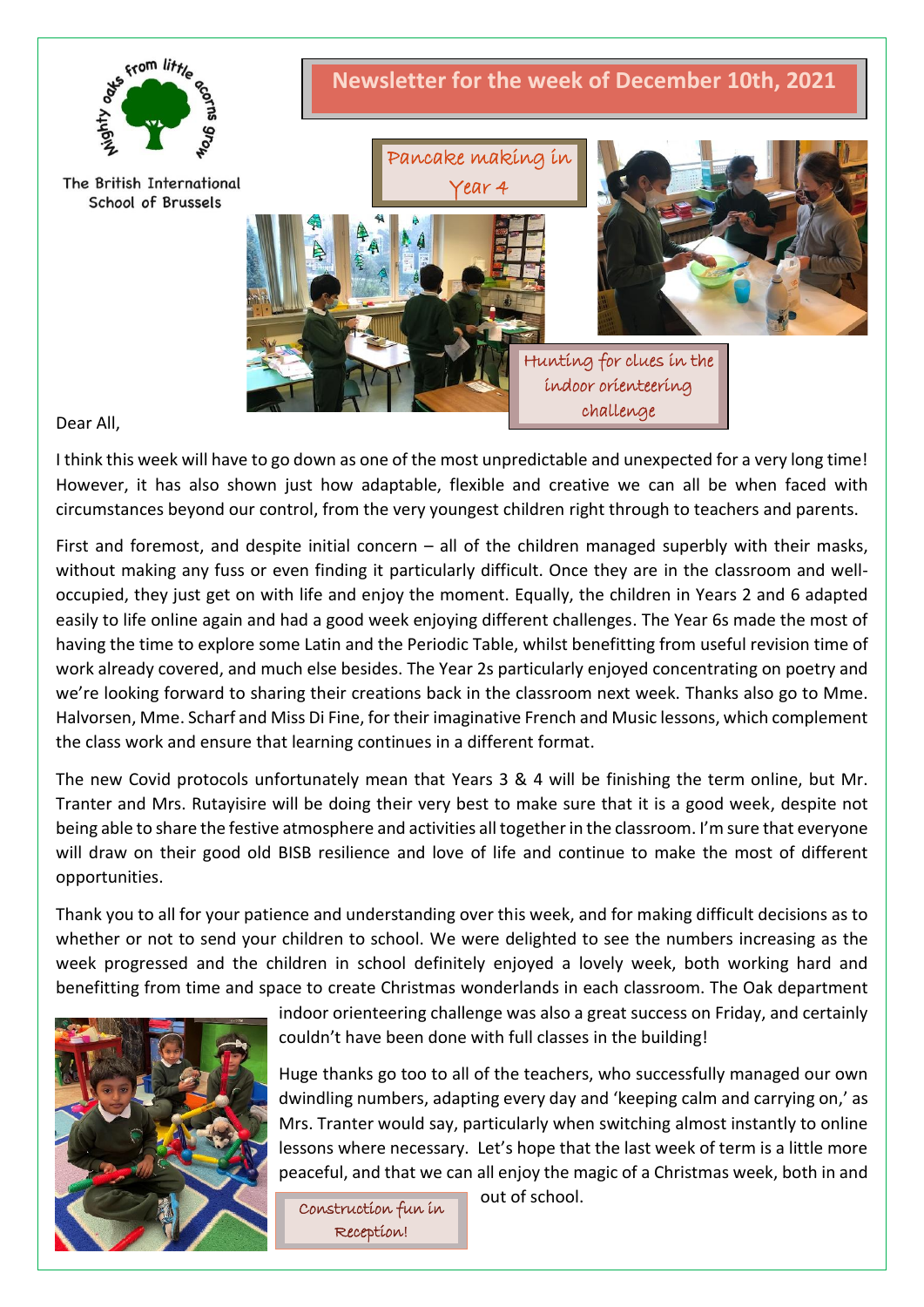Well done to everyone for a week of hard work, and a particular well done to the following:



**Stars of the Week**



#### Nurser

Nihar for remembering the name of the Xylophone and helping Mrs Davies play it! Good job Nihar!

Parinika for her excellent skills at finding the numbers on the digital advent calendar, well done Parinika!

### Reception:

Nithara, for her good effort and perseverance in reading cvc words, well done!

Tia Moushmee, for the dedication she puts into all her creative work, you've made beautiful crafts!

## Year 1:

Nathan, for reading the story 'Oi! Get off our Train!' to the whole class. We loved it.

Shivang, for thinking about reusing and recycling and reminding us to do it too.

Year 2:

All of year 2, for their cheerfulness and enthusiasm in our zoom lessons and the home assignments this week. They really were all stars.

### Year 3:

Aryansh, for showing great improvement in reading – well done!

### Year 4:

Vihaan, for showing great creativity with our Christmas art projects this week.

Niteesh, for doing so well with mastering the chunking method of division.

### Year 5:

Hasini, for relentless and impressive maths, composition and needlework.

Arka, for his enthusiasm and application.

### Year 6:

Joey Carp, for sleeping through Latin, showing some interest in Science and listening attentively during story time!

Congratulations and special Stars of the Week go to Team BISB (Angry Birds Squadron) Thomas and Aditya in Year 6, who, under the expert guidance of Mr. Stedman and with the support of BISB mascot golden labrador Joey, competed in the 5<sup>th</sup> race of the Brussels Orienteering Challenge last weekend. A great example of teamwork and determination. Well done boys!

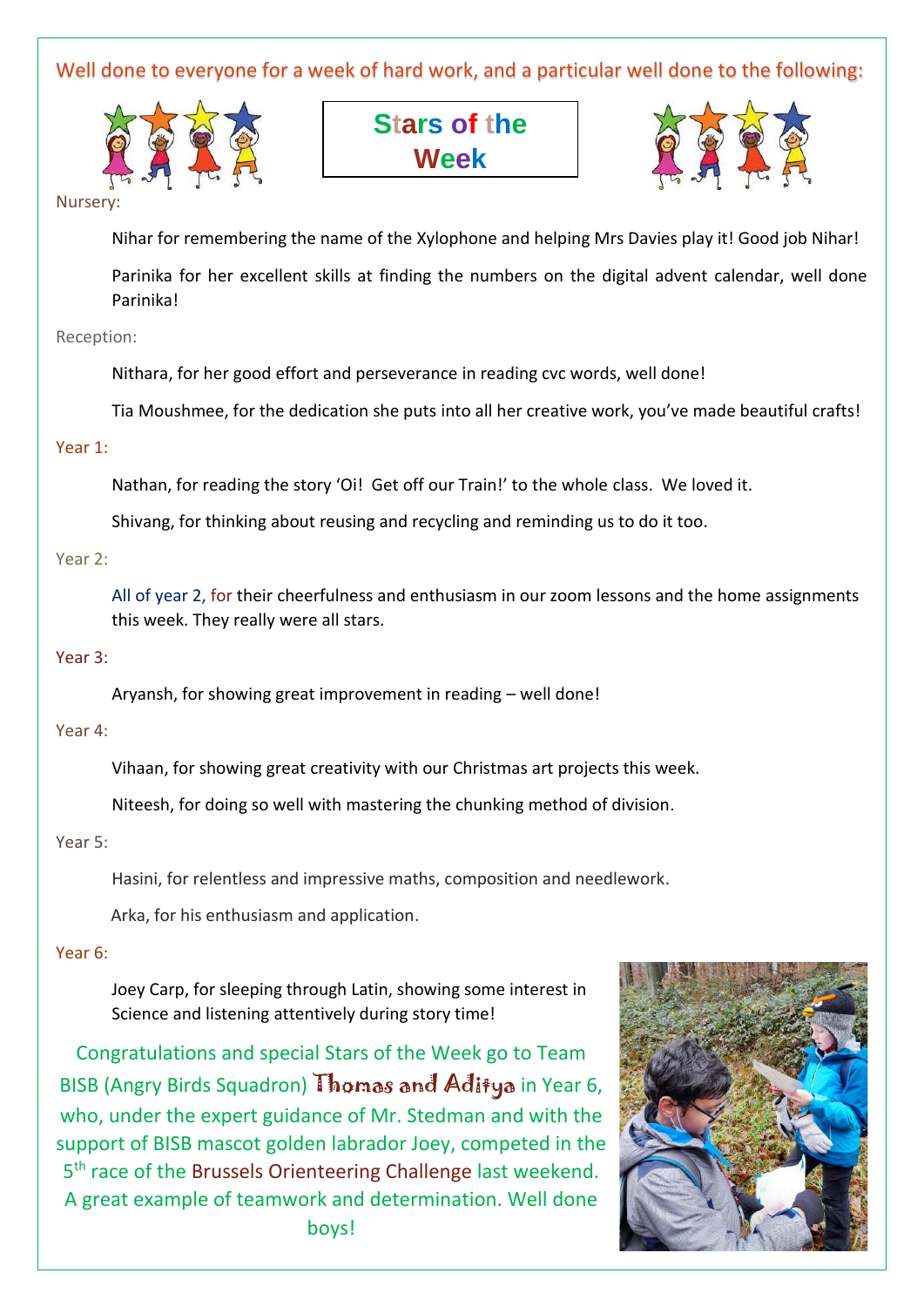

# **Information for the week**

• Please remember that term finishes for the Christmas break at the usual time on **Friday, 17th December** and that we return to school on **Monday, 10th January 2022** for the Spring term.



• Please note that the 90-day deadline for written notice of departure for the end of the Spring term (Friday, 1st April) falls on **Saturday, 1st January**. Please notify us before this date if your child will be leaving BISB; this will ensure that your deposit can be refunded.



• After-school clubs for this term have now finished. New information for next year's activities will be sent out shortly. We will also fit in the additional sessions for Art, Chess and Running clubs in the New Year, given the new Covid ruling this week.



• There **will** be swimming next week for both the Oak department and Year 2. Please don't forget your swimming kit on Wednesday for Years 5 & 6, and Thursday for Year 2, Group 1. Last chance this term!



If you need a receipt for reimbursements or have questions about financial matters, please email Mr. Prescott at [bisbbursar@telenet.be](mailto:bisbbursar@telenet.be)



• **GSM number for the Oak Building** (Years 3, 4, 5 &6) : **0468 45 87 76**



• Hopefully, Years 1 & 2 will have the chance to perform their fantastic winter show at some point during next week. It will be filmed and posted, so fingers crossed that all goes well and that the show goes on! Eddie and the Penguins are really excited about setting off on their world tour to save the planet.



• Nursery and Reception will be performing their shows this week, unfortunately without an audience of parents, but the videos will be posted for you to enjoy. Watch for news on Edmodo ✨

And a fitting thought to end a very productive (if unusual!) week…